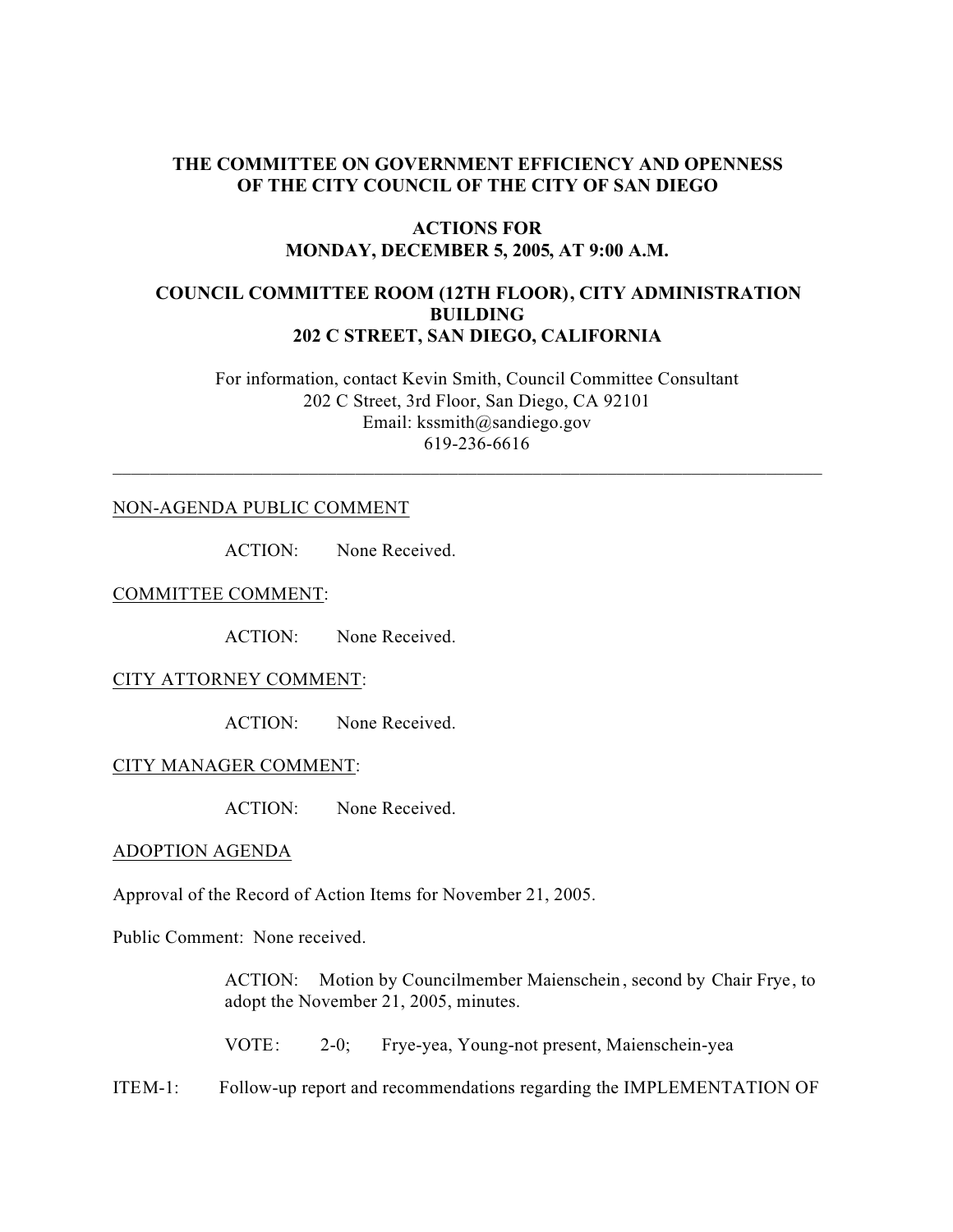# **ACTIONS Committee on Government Efficiency and Openness December 5, 2005 - 2 -**

 $\mathcal{L}_\text{max}$ 

CHARTER SECTION 225, "MANDATORY DISCLOSURE OF BUSINESS INTERESTS," INTO THE MUNICIPAL CODE. (Continued from the November 21, 2005, meeting)

PUBLIC COMMENT: Bruce Henderson: Noted the importance of Charter Section 225 as one of the checks and balances in city government. Stated that the current pension crisis is a symptom of corruption that should be prevented through proper implementation of checks and balances, including Charter Section 225.

PUBLIC COMMENT: Mel Shapiro: Stated that when ownership information is presented to the public regarding items before the City Council that it should include the names of the majority stockholders involved in ownership groups.

ACTION: Motion by Councilmember Maienschein, second by Chair Frye, to:

Direct the City Attorney to bring forward a report and draft ordinance to the City Council regarding the implementation of Charter Section 225, "Mandatory Disclosure of Business Interests," into the Municipal Code.

VOTE: 2-0; Frye-yea, Young-not present, Maienschein-yea

ITEM-2: Follow-up report and recommendations regarding the USE OF EMINENT DOMAIN IN THE CITY OF SAN DIEGO. (Continued from the November 21, 2005, meeting)

> (See City Attorney's December 1, 2005, Report NO. RC-2005-28; Redevelopment Agency Report No. RA-05-36)

Public Comment received by: Bruce Henderson: Commented that the definition of "blight" in redevelopment areas is too subjective. The definition needs to be restricted and made clearer.

Public Comment received by: Jesse Silverman, Downtown San Diego Partnership: Stated that redevelopment is an important civic tool and that the Downtown San Diego Partnership supports the use of eminent domain, but only when it is applied judiciously and only as a last resort.

Public Comment received by: Lin Martin: Commented that he went through the eminent domain process and thought the experience was a positive one. Also commented that most eminent domain problems center around the compensation